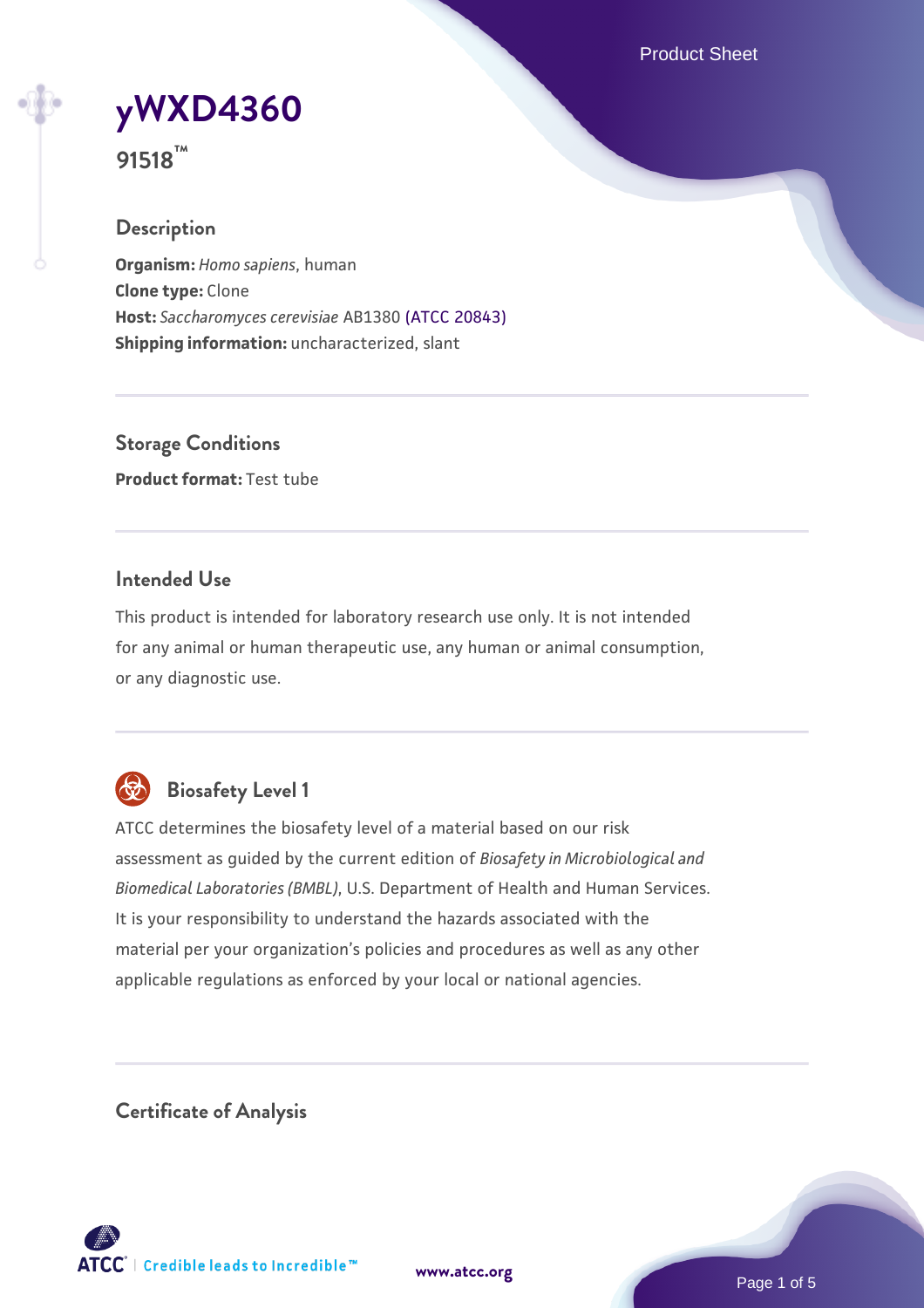# **[yWXD4360](https://www.atcc.org/products/91518)** Product Sheet **91518**

For batch-specific test results, refer to the applicable certificate of analysis that can be found at www.atcc.org.

## **Insert Information**

**Type of DNA:** genomic **Genome:** Homo sapiens **Chromosome:** X X pter-q27.3 **Gene name:** DNA Segment, single copy **Gene product:** DNA Segment, single copy [DXS3332] **Gene symbol:** DXS3332 **Contains complete coding sequence:** Unknown **Insert end:** EcoRI

## **Vector Information**

**Construct size (kb):** 130.0 **Intact vector size:** 11.454 **Vector name:** pYAC4 **Type of vector:** YAC **Host range:** *Saccharomyces cerevisiae*; *Escherichia coli* **Vector information:** other: telomere, 3548-4235 other: telomere, 6012-6699 Cross references: DNA Seq. Acc.: U01086 **Cloning sites:** EcoRI **Markers:** SUP4; HIS3; ampR; URA3; TRP1 **Replicon:** pMB1, 7186-7186; ARS1, 9632-10376

# **Growth Conditions**

**Medium:** 



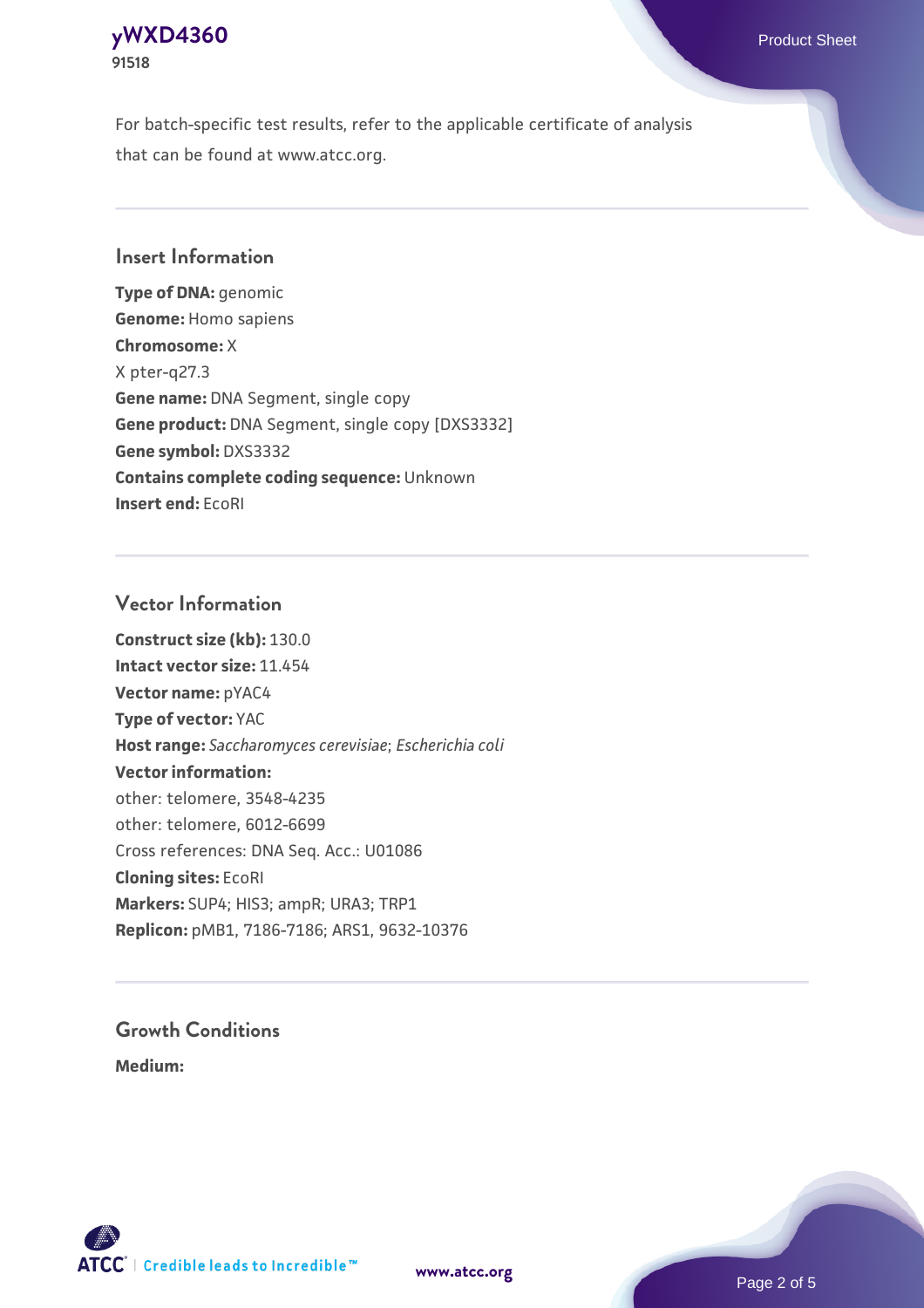**[yWXD4360](https://www.atcc.org/products/91518)** Product Sheet **91518**

[ATCC Medium 1245: YEPD](https://www.atcc.org/-/media/product-assets/documents/microbial-media-formulations/1/2/4/5/atcc-medium-1245.pdf?rev=705ca55d1b6f490a808a965d5c072196) **Temperature:** 30°C

#### **Notes**

More information may be available from ATCC (http://www.atcc.org or 703- 365-2620).

# **Material Citation**

If use of this material results in a scientific publication, please cite the material in the following manner: yWXD4360 (ATCC 91518)

## **References**

References and other information relating to this material are available at www.atcc.org.

#### **Warranty**

The product is provided 'AS IS' and the viability of ATCC® products is warranted for 30 days from the date of shipment, provided that the customer has stored and handled the product according to the information included on the product information sheet, website, and Certificate of Analysis. For living cultures, ATCC lists the media formulation and reagents that have been found to be effective for the product. While other unspecified media and reagents may also produce satisfactory results, a change in the ATCC and/or depositor-recommended protocols may affect the recovery, growth, and/or function of the product. If an alternative medium formulation or reagent is used, the ATCC warranty for viability is no longer

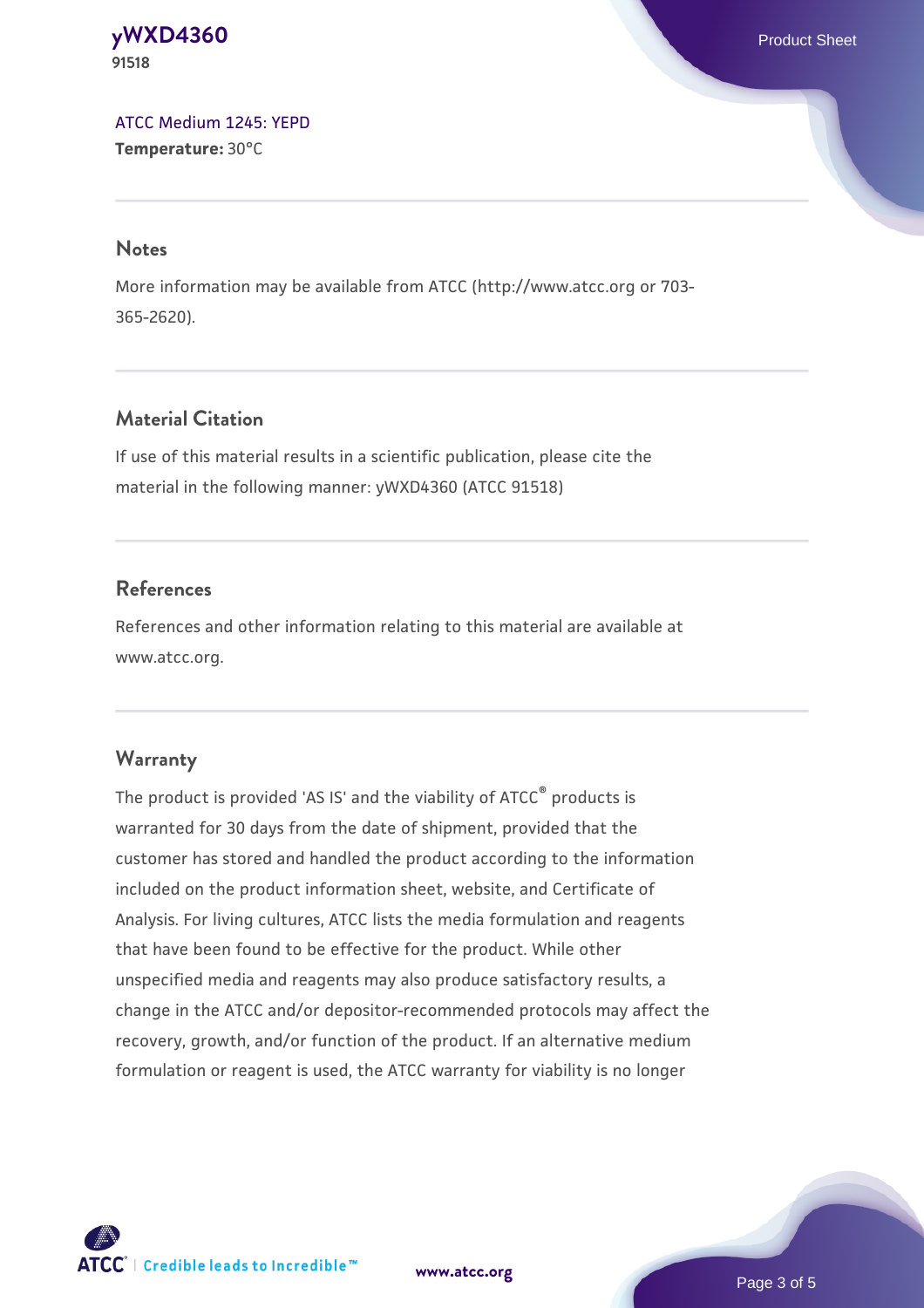**91518**

valid. Except as expressly set forth herein, no other warranties of any kind are provided, express or implied, including, but not limited to, any implied warranties of merchantability, fitness for a particular purpose, manufacture according to cGMP standards, typicality, safety, accuracy, and/or noninfringement.

#### **Disclaimers**

This product is intended for laboratory research use only. It is not intended for any animal or human therapeutic use, any human or animal consumption, or any diagnostic use. Any proposed commercial use is prohibited without a license from ATCC.

While ATCC uses reasonable efforts to include accurate and up-to-date information on this product sheet, ATCC makes no warranties or representations as to its accuracy. Citations from scientific literature and patents are provided for informational purposes only. ATCC does not warrant that such information has been confirmed to be accurate or complete and the customer bears the sole responsibility of confirming the accuracy and completeness of any such information.

This product is sent on the condition that the customer is responsible for and assumes all risk and responsibility in connection with the receipt, handling, storage, disposal, and use of the ATCC product including without limitation taking all appropriate safety and handling precautions to minimize health or environmental risk. As a condition of receiving the material, the customer agrees that any activity undertaken with the ATCC product and any progeny or modifications will be conducted in compliance with all applicable laws, regulations, and guidelines. This product is provided 'AS IS' with no representations or warranties whatsoever except as expressly set forth herein and in no event shall ATCC, its parents, subsidiaries, directors, officers, agents, employees, assigns, successors, and affiliates be liable for indirect, special, incidental, or consequential damages of any kind in connection with or arising out of the customer's use of the product. While reasonable effort is made to ensure authenticity and reliability of materials on deposit, ATCC is not liable for damages arising from the misidentification or



**[www.atcc.org](http://www.atcc.org)**

Page 4 of 5